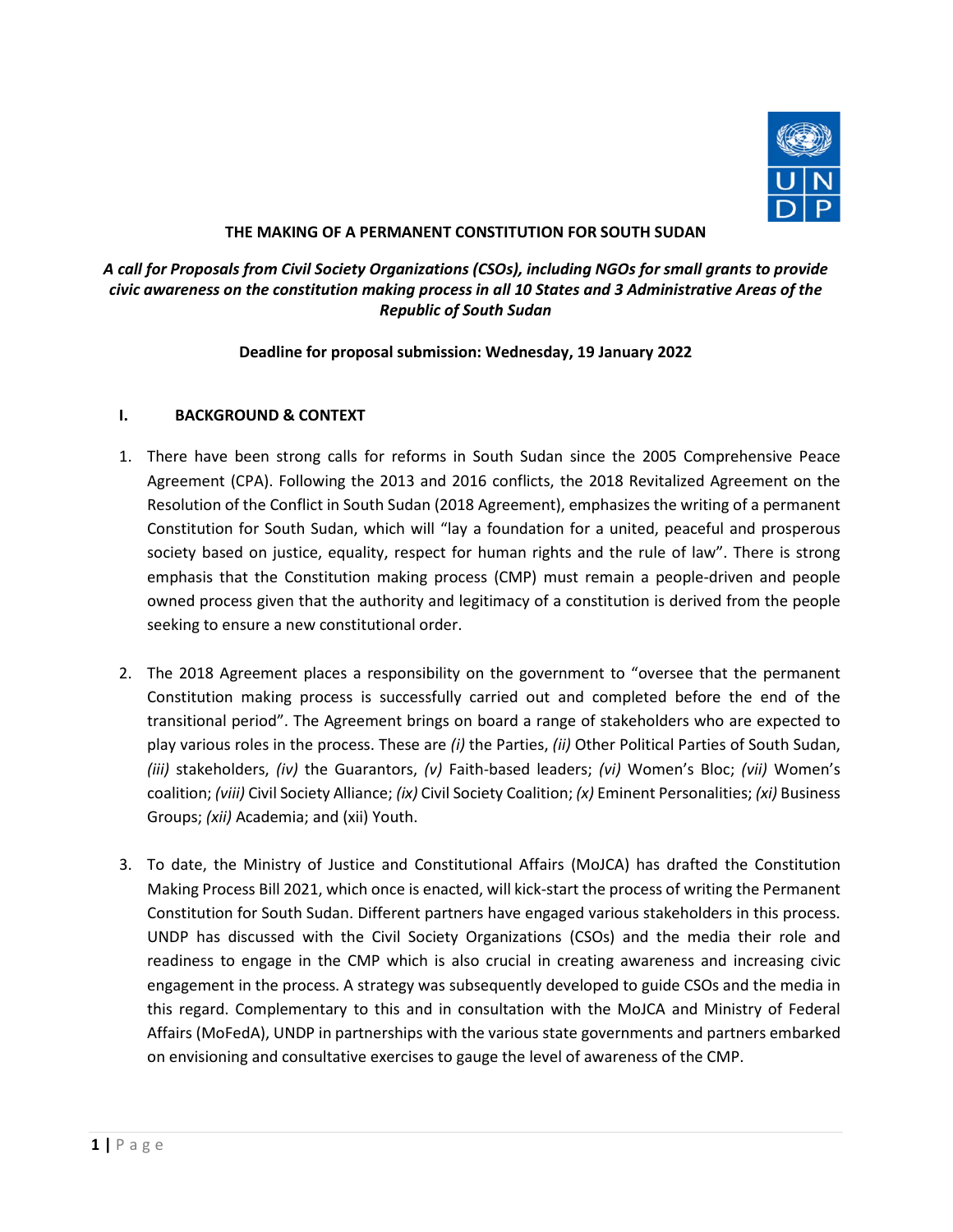- 4. These efforts point to a significant information gap at the state and community level, and among key population groups such as women, youth, and displaced people on the CMP. Yet, people who are responsible for making the multiple choices about issues of great complexity in a constitution need sufficient levels of information about the issues beforehand. These issues include the numerous stages, institutions and tasks involved. Without access to information about the process or knowledge about constitutional choices being considered, as well as basic civic knowledge, most members of the public especially those who are often left behind in peacebuilding process will have little opportunity to participate meaningfully in the process.
- 5. Against this backdrop, UNDP through its Access to Justice, Security and Human Rights Strengthening programme is seeking competent and reputable CSOs, NGOs and CBOs to send proposals to provide civic awareness and education on the CMP with the aim of addressing the information gap faced by women, youth, displaced people and communities in Central, Western, and Eastern Equatoria, in Lakes, Upper Nile, Western Bahr el Ghazal, Northern Bahr el Ghazal, Jonglei, Unity and Warrap. The sensitization programme should convey the general phases of the CMP, address key contentious issues and increase public awareness for women, youth, displaced people and communities to prepare them to participate meaningfully. Each proposal should cover no more than two states and administrative areas, and it will be considered and implemented in coordination with other successful proposals under this Call for Proposals and a complementary Call for Proposals from the Media.

# II. **OBJECTIVES**

- 6. UNDP seeks to facilitate and support partners to carry out civil awareness and education on the general CMP so that South Sudanese in all states and administrative areas reaching the county, payam and boma level:
	- Understand the provisions of the 2018 Agreement relating to the CMP, linkages and complementary between them;
	- Understand the process being followed, the mechanisms of review as stipulated in the CMP Bill 2021 as well as the role of various stakeholders and members of the public;
	- Appreciate the role of the people, what is expected of them, and all other stakeholders and how they can participate meaningfully;
	- Acknowledge that any lapse in not honoring the 2018 Agreement or making the constitution may take the country back to conflict as it seeks to address root causes of the 2013 and 201 conflicts;
	- Are informed about the process thus far and commit to engage in and discuss how to localize the CMP at the state and community level.
- 7. CSOs, NNGOs and CBOs are requested to submit their proposals as potential grant implementers. Applications must include the states/counties/payams/bomas they operate in. The main objective of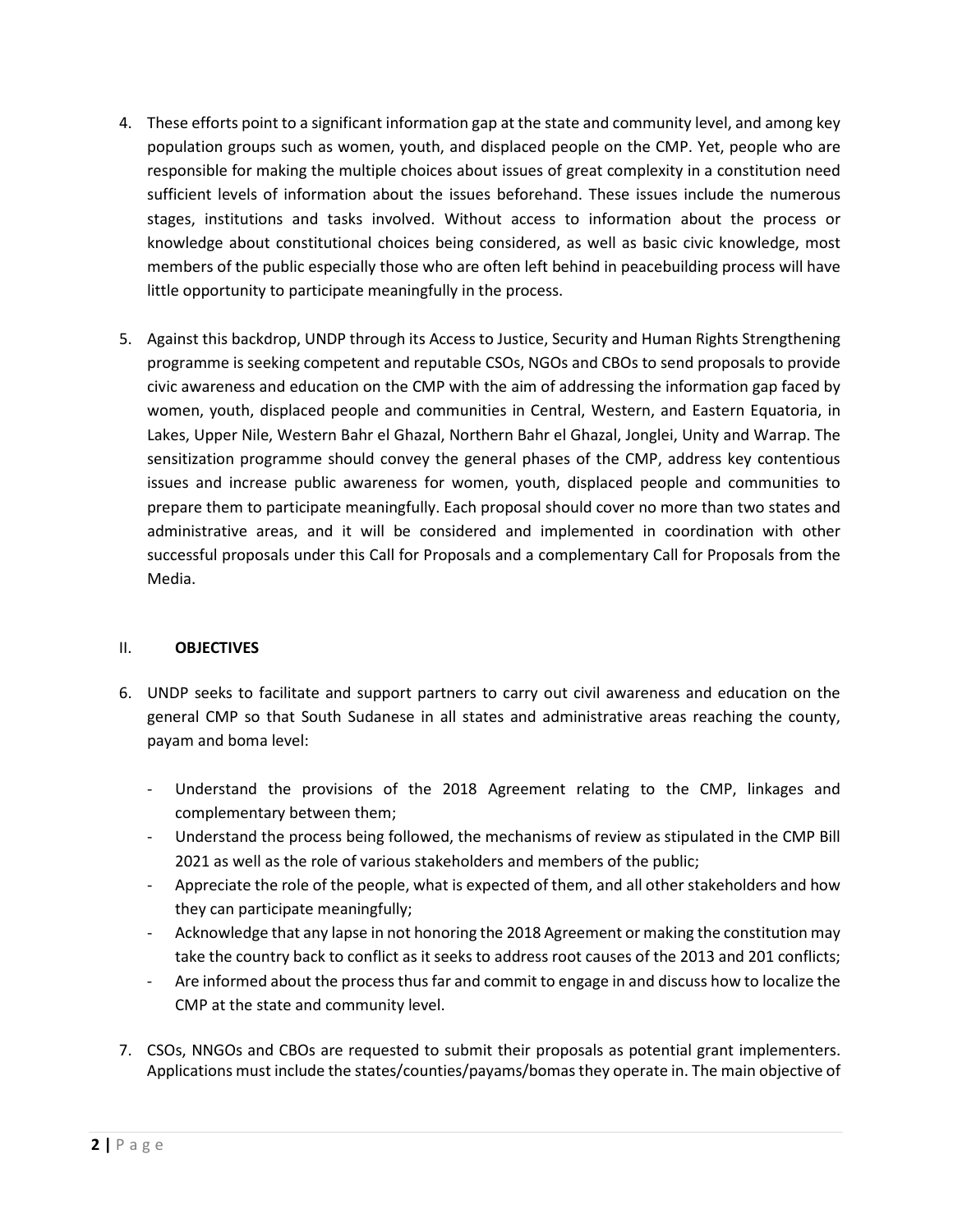the grant is to identify a CSO/NNGOs/CBOs with operational presence and capacities in their specific locations of operation to provide the herein stated objectives and outputs/deliverables.

## **III. EXPECTED OUTPUT/DELIVERABLES**

- 8. Some key outputs are expected:
	- a. Women, youth, displaced groups and community members and leaders (religious, traditional leaders, war veterans, widows of war) at county level are informed and aware of the CMP and their role;
	- b. An analytical and results oriented report summarizing key points and issues, recommendations and commitments from the discussions that will inform further planning of constitution making support in the state; as well as the number, stakeholder group and caliber of participants;
	- c. A Memoranda on key concerns from the people presented to the County Commissioner with a copy to the State Governor which would be readily available for presentation to the Reconstituted National Constitutional Review commission (R-NCRC) when it starts its public consultations to the states.

## IV. **ELIGIBILITY & QUALIFICATION CRITERIA**

- 9. The CSO/NNGO/CBO must meet the following criteria to be eligible for selection:
	- a. Legally registered with the MoJCA and in possession of a valid registration certificate;
	- b. Mandate and founding documents should be in line with activities for which the fund is being sought;
	- c. Have an established office in the state where the civic education will take place with email and office telephones; and possess experience in implementing similar/related activities;
	- d. Politically neutral.

## **V. PROPOSAL**

- 10. Proposed Methodology, Approach, Quality Assurance Plan and Implementation Plan This section should demonstrate the CSO's response to this call for proposals by identifying the specific components proposed, how the outputs/delivery shall be addressed, as specified; providing a detailed description of the essential performance characteristics proposed; identifying the works/portions of the work that will be subcontracted, if at all.
- 11. Moreover, the proposal should demonstrate how the proposed methodology meets or exceeds the call for proposals, while ensuring appropriateness of the approach to the local conditions and the rest of the project operating environment. The methodology must include an implementation timetable and a quality assurance framework.
- 12. Management Structure and Resource (Key Personnel) This section should include a comprehensive description of the management structure and information regarding required resources including curriculum vitae (CVs) of key personnel that will be assigned to support the implementation of the proposed methodology, clearly defining the roles and responsibilities *vis-à-vis* the proposed methodology. CVs should establish competence and demonstrate qualifications in areas relevant to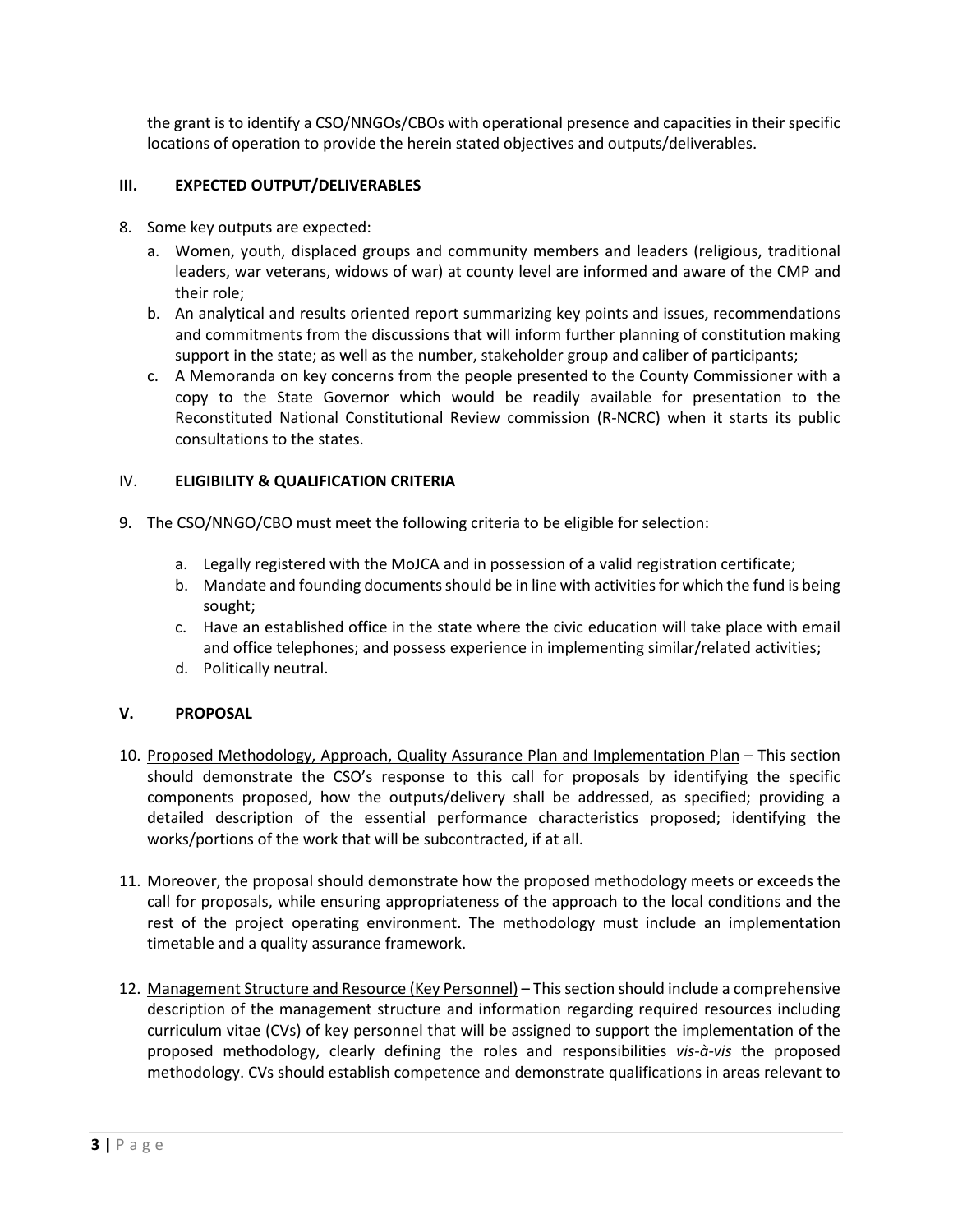the call for proposals. The structure and length of the proposal must comply with the format in *Annex* below.

## VI. **EVALUATION CRITERIA & METHODOLOGY**

13. Applications will be evaluated by the Grant Appraisal Committee against the following main criteria:

### **(A) Consistency with CMP's objectives**

The proposal should address issues relating to CMP.

### **(B) Likelihood of success and project feasibility/sustainability**

The proposal should clearly demonstrate sustainability after the grant period and in the absence of external funding.

## **(C) Capacity of the organization to implement the project (institutional, financial)**

The CSOs should demonstrate the ability to effectively manage grant funds as well as the institutional capacity (equipment, facilities, competence and experience of personnel, and past record of managing such projects) necessary for project implementation. More specifically, the CSO must

- demonstrate ability in carrying out advocacy among communities in South Sudan;
- demonstrate experience in the governance and rule of law area and in, at least, two of the 10 states in South Sudan;
- have a human resource capable of conducting capacity building on governance and peace building and rule of law;
- be gender sensitive and youth focused: Youth and women-led CSOs, NNGOs and CBOs have an added advantage;
- have strong logistical assets;
- have strong internal control systems in project management;
- have been audited as indicated by audit report(s) for the last 3 years;
- fully disclose if currently being supported by any other donor to work on the CMP.

## **(D) Comprehensiveness of the project description – product, plan and budget**

The proposal should clearly define its strategy for implementation detailing a step-by-step project plan and itemized budget, target groups, and clear timelines for activity duration.

## **(E) Competence of the organization's staff**

Previous experience in related fields, availability of skills and training as well;

- Be very familiar with South Sudan context especially with citizens' general political sentiments
- Have strong capacity in governance and peace building in South Sudan; (to E)
- Be able to demonstrate partnership with CBOs at grassroots; (E)
- Be able to provide its most recent Annual Report detailing its programmes and activities; (E)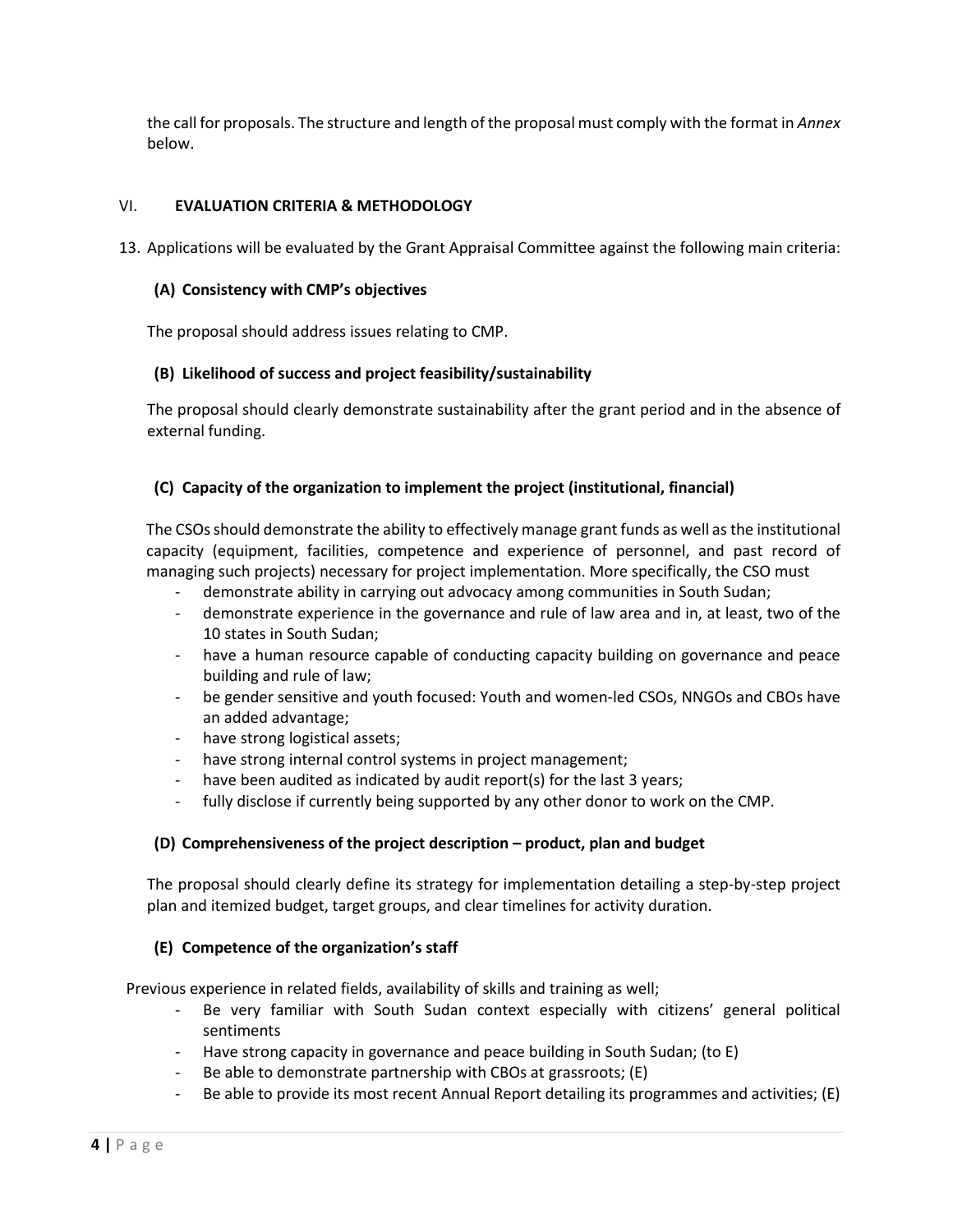# **14. Financial Evaluation- (10 points)**

- **(F)** The budget should be detailed, complete, rational and realistic, and **must not exceed the equivalent of USD\$25,000.**
- **(G)** Administrative costs **must not** exceed 10% of the total proposed amount.
- **(H)** The amount requested in the proposal should be commensurate with the organization's administrative and financial management capabilities.

| <b>Summary of Technical Proposal Evaluation criteria</b> |                                                                                                                                                                   | <b>Score Weight</b> | <b>Points Obtainable</b> |
|----------------------------------------------------------|-------------------------------------------------------------------------------------------------------------------------------------------------------------------|---------------------|--------------------------|
|                                                          |                                                                                                                                                                   |                     |                          |
| $\mathbf{1}$ .                                           | CSO/NNGO/CBO Eligibility and Qualifications                                                                                                                       | 10%                 | 200                      |
| 2.                                                       | Proposed Methodology, Approach and<br><b>Implementation Plan</b>                                                                                                  | 30%                 | 300                      |
| 3.                                                       | Management Structure and Key Personnel                                                                                                                            | 30%                 | 300                      |
| 4.                                                       | Likelihood of success and project feasibility and<br>sustainability                                                                                               | 10%                 | 100                      |
| 5                                                        | Financial Evaluation-The budget should be detailed,<br>complete, rational, realistic and results-oriented, and<br>must not exceed the equivalent of USD \$25,000. | 10%                 | 100                      |
|                                                          | Total                                                                                                                                                             |                     | 1000                     |

Detailed sub-criteria are provided in Attachment 1

# **(I) Project duration**

The Project duration is four (4) months.

# **(J) SELECTION PROCESS**

15. UNDP will review the proposals through a five-step process: (i) determination of eligibility; (ii) technical review of eligible proposals; (iii) scoring and ranking of the eligible proposals based on the assessment criteria outlined in the previous section to identify highest ranking proposal; (iv) round of clarification (if necessary) with the highest scored proposal; and (v) Grants Agreement (GA) signature.

# **(K) SUBMISSION PROCESS**

16. Applications (project proposals) in the form of the template attached (Attachment I) must be submitted by CSOs based in South Sudan by email as detailed below **not later than Wednesday, 19 January 2022 at 16:00 hours** along with the following: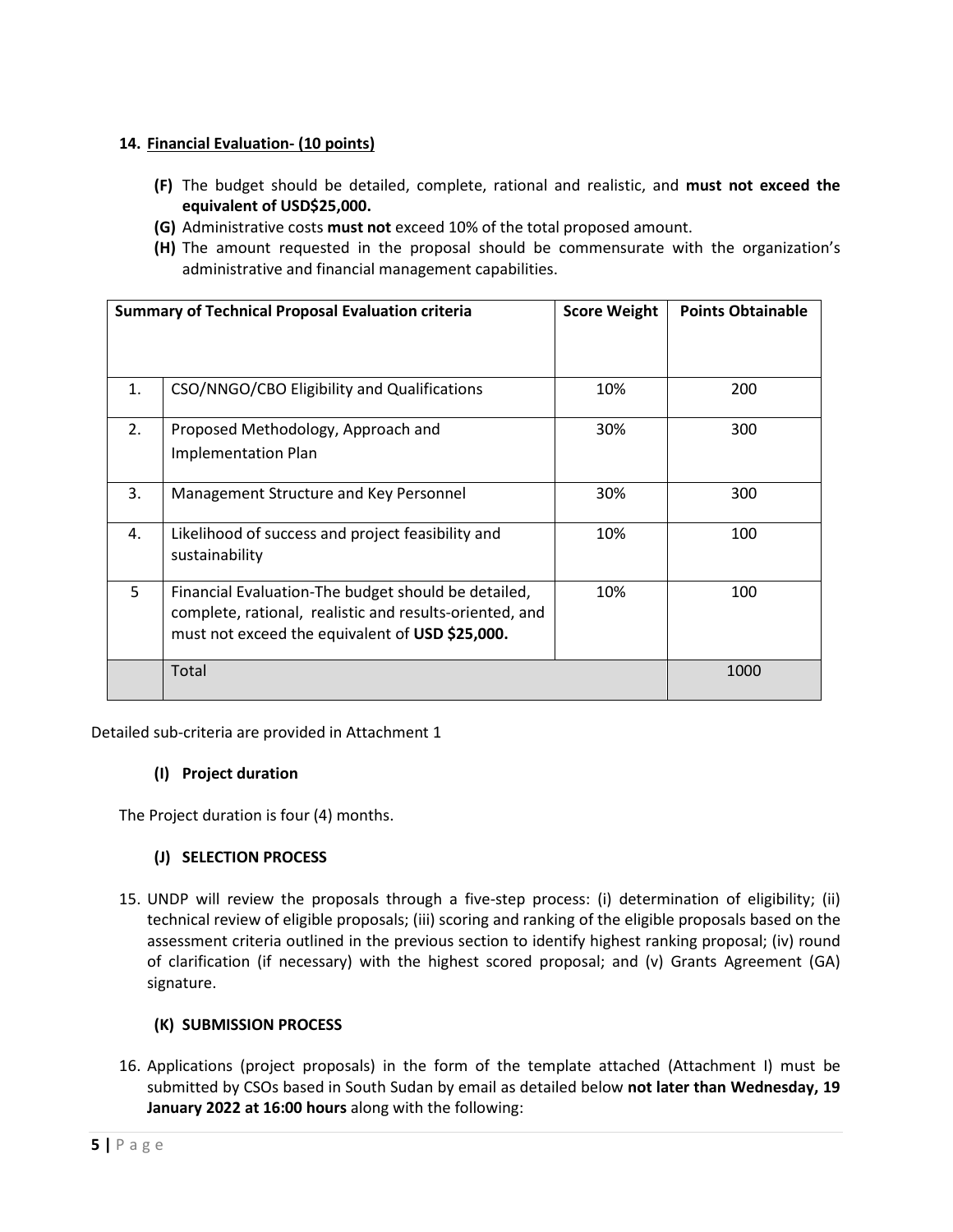- a) Proof of registration as a non-governmental/non-commercial organization including copies of registration certificate(s)
- b) Organizational profile with the following details:
	- A clearly defined management structure;
	- Experience in the fields as indicated in the call for proposals;
	- Experience and expertise in provision of civic education services;
	- Work experience in South Sudan or in post conflict situations of at least two years prior to the application;
	- Curriculum vitae of two key staff members involved in the implementation of the Project.
- 17. Interested CSOs may obtain further information at the following address:

Name of Office: Access to Justice, Security and Human Rights program, UNDP South Sudan

Contact persons:

Evelyn Edroma, Chief Technical Advisor/Program Manager Access to Justice, Security and Human Rights Strengthening Program UNDP South Sudan Email[: evelyn.edroma@undp.org](mailto:evelyn.edroma@undp.org)

Complete proposals must be emailed to [evelyn.edroma@undp.org](mailto:tarkuo.weah@undp.org) with subject, **'Small Grants to Provide Civic Education/Awareness on the CMP**, to the address below on or before **Wednesday, 19 January 2022 not later than 16:00 hours** South Sudan local time. Late bids will be rejected.

**Annex 1:** 

## **UNDP Civil Society Development Programme**

## **CALL FOR PROPOSALS**

# **Small Grants for Providing civic awareness/education on the CMP in South Sudan particularly in CSOs area of operation.**

### **APPLICATION TEMPLATE**

*(please, do not exceed the proposed size limit for each section)*

### **INFORMATION ABOUT APPLICANT ORGANIZATION**

| Organization's legal name    |  |
|------------------------------|--|
| Organization's legal status  |  |
| Year of registration         |  |
| Name of executive director   |  |
| Name of project manager      |  |
| Name of project accountant   |  |
| Organization's legal address |  |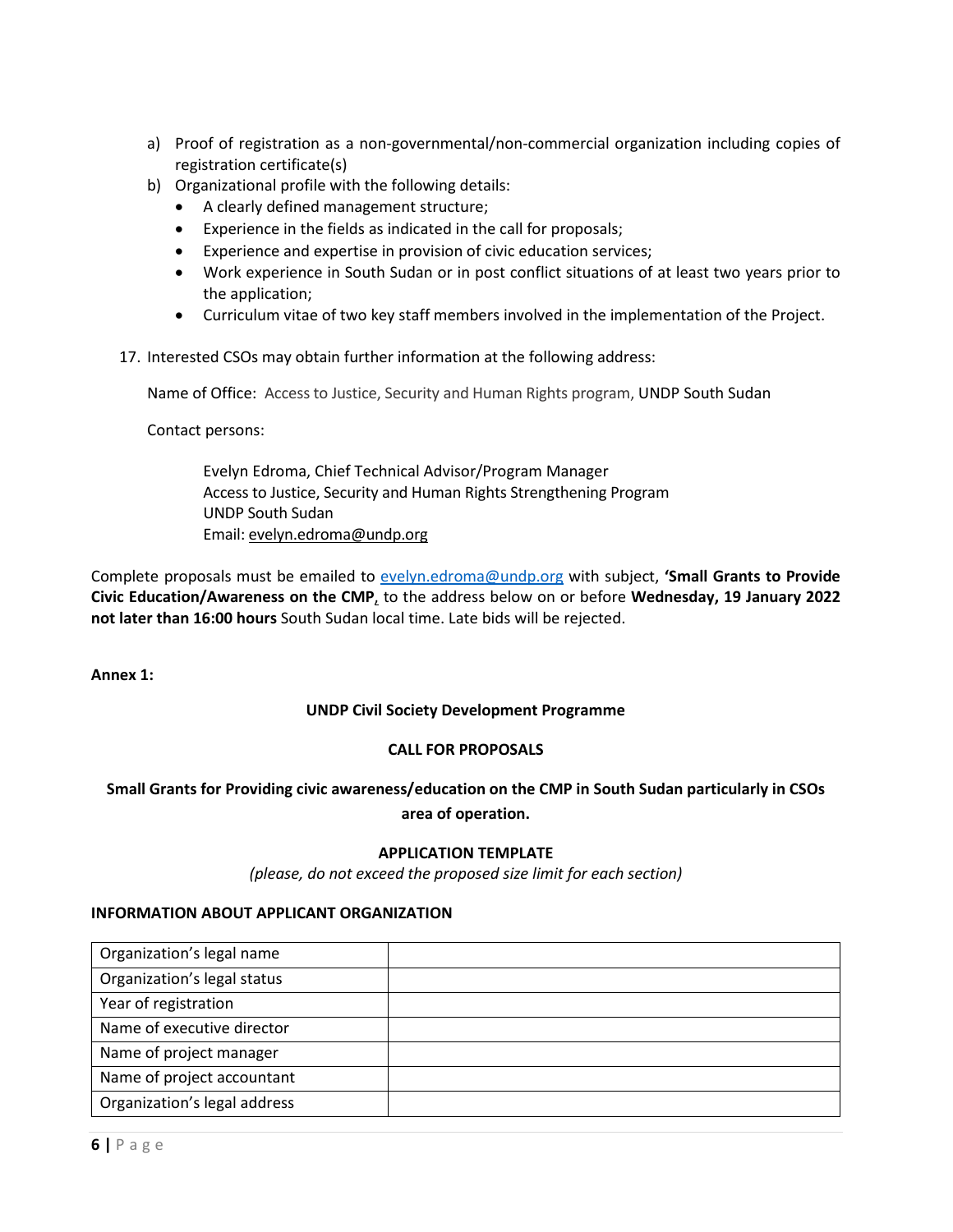| Actual address (if different from above) |           |
|------------------------------------------|-----------|
| Telephone:                               | Fax:      |
| E-mail address:                          | Web page: |
| Project budget (in USD)                  |           |
| Project dates                            |           |

### **PROJECT'S NAME:**

#### **PROJECT PROPOSAL**

### **1. Project Summary** (maximum of 1/3 page)

### **Describe project's objectives, main activities, stakeholders and expected results.**

### **2. General information about applicant organization** (maximum of 1 page)

- 2.1 Main areas of expertise describe your organization's main competencies, especially concerning CMP. Describe your organization's mission, if it has one.
- 2.2 Describe main types of activity that your organization carries out.
- 2.3 Describe main target audiences and partners of your organization.
- 2.4 Explain what kind of in-house or outside experts your organization involves in its usual work.
- 2.5 Provide a brief list of your organization's three current or latest projects supported by international or local organizations and donors (indicate dates, subject matter of projects, project budgets and donors).
- 2.6 Describe your organization's main assets: number of full-time staff, office space, and equipment.

3. Relevant experience (maximum of 1 page)

- 3.1 Provide evidence of your organization's experience in thematic area of this competition. Describe the work performed by your organization that demonstrates its capability in CMP.
- 3.2 Describe specific results achieved by your organization in providing support to CMP.
- 3.3 Explain how your organization's experience will help to reach CMP's goals.

### **4. Problem analysis** (maximum of ½ page)

**4.1** Describe main problem(s) concerning CMP that your project will address. Explain why these issues are important to the target group, community, region and society in general.

### **5. Project objectives** (maximum of ½ page)

### **5.1 Describe your project's goals and objectives**.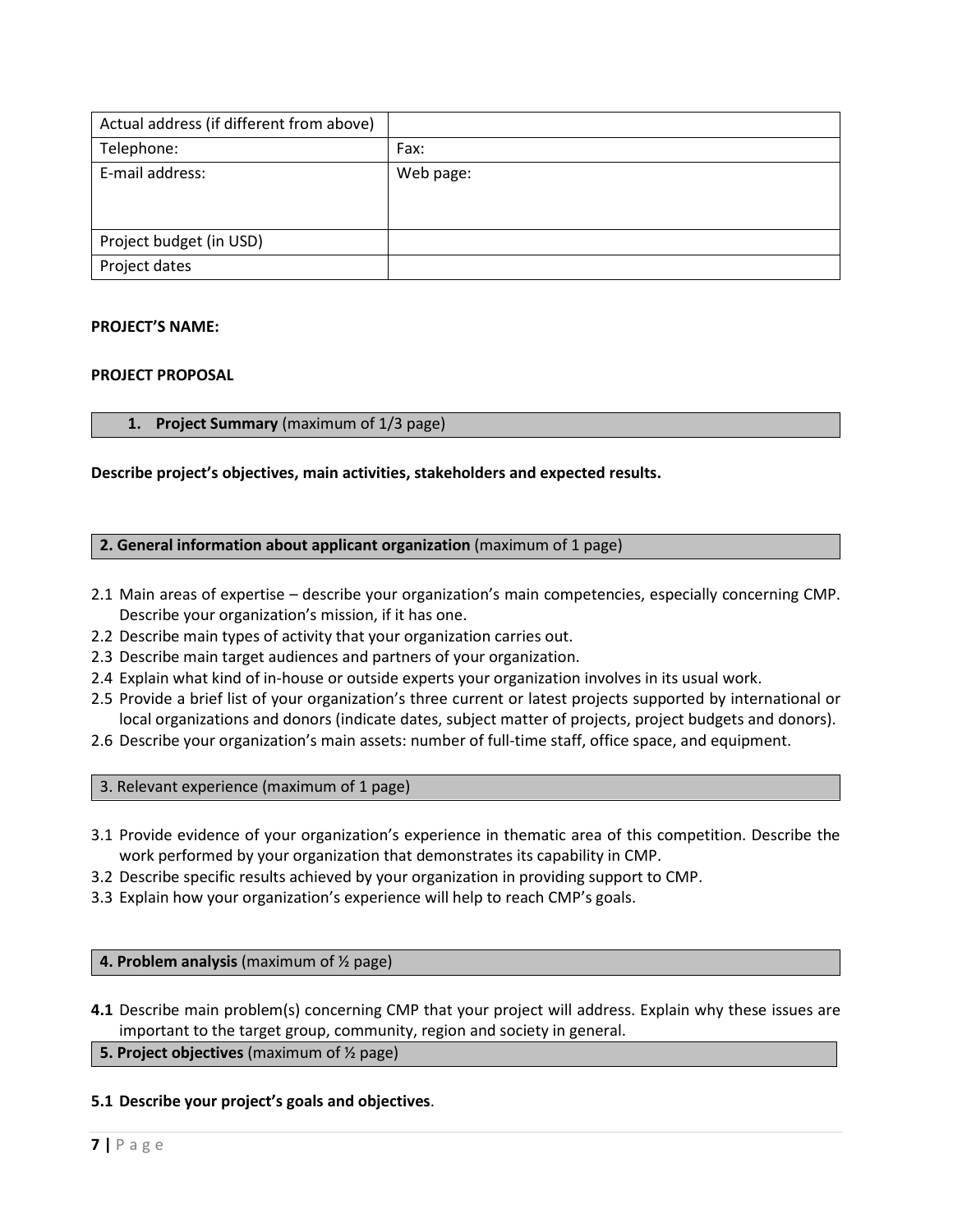**Goal:**

## **Objectives:**

## **6. Expected results** (maximum of ½ page)

- 6.1 Describe specific short-term and long-term results that you plan to achieve with your project. Described results.
- 6.2 Explain what positive changes in the life of the target groups will be achieved through your project.

## **7. Target audience** (maximum of ½ page)

- 7.1 Describe project's main target audience, and other stakeholders, and how they will be engaged.
- 7.2 Specify the group of people whose interests and rights your project will help to promote. Indicate their age.
- 7.3 Explain if and how your project will cooperate with relevant government bodies.

**8. Project Activities** (maximum of 1 page)

**8.1** Briefly describe the form and contents of each type of activity that will be carried out during project implementation to reach its objectives.

## **9. Communication strategy** (maximum of ½ page)

**9.1** Describe your project's key messages, audiences, information products and communication channels.

## **10. Organizational capacity improvement** (maximum of ½ page)

- **10.1** Explain how this project will help to strengthen your organization's capacity to carry out its mission as an organization.
- **10.2** Organization staff

| S/No | <b>Name</b> | <b>Designation</b> | <b>No. of Years</b> | Qualification |
|------|-------------|--------------------|---------------------|---------------|
|      |             |                    |                     |               |
|      |             |                    |                     |               |
|      |             |                    |                     |               |
|      |             |                    |                     |               |
|      |             |                    |                     |               |
|      |             |                    |                     |               |
|      |             |                    |                     |               |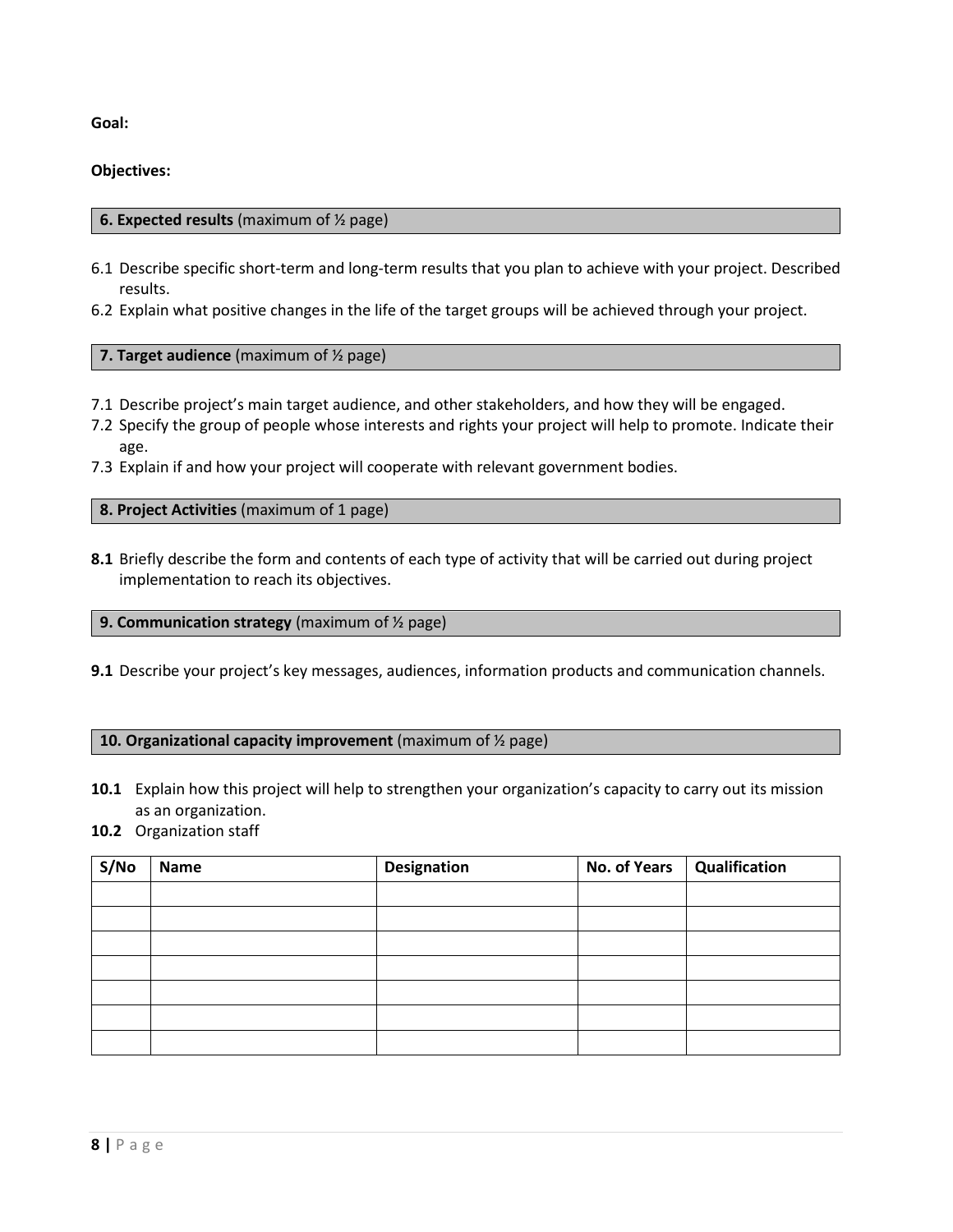### **11. Work Plan** (maximum of 3 pages)

### Provide project's Work Plan according to the following format:

| Month | Activity, Location | Topic | Implementers   Planned Results |
|-------|--------------------|-------|--------------------------------|
|       |                    |       |                                |
|       |                    |       |                                |
|       |                    |       |                                |
|       |                    |       |                                |
|       |                    |       |                                |
|       |                    |       |                                |
|       |                    |       |                                |
|       |                    |       |                                |
|       |                    |       |                                |
|       |                    |       |                                |

\*By results we mean not just events (actions), but progress in the solution of the problem addressed by your project, and specific positive changes in the life of the target audience.

### **12. Events** (maximum of 1 page)

**Provide more details on agendas and format of the project's training and other public events.**

### **13. Publications** (maximum of ½ page)

Briefly describe all publications, handouts and other printed materials that will be produced during project: contents, volume, circulation, dissemination.

#### **14. Project Monitoring and Evaluation** (maximum of ½ page)

Describe how you will monitor project implementation and evaluate its results, and what qualitative and quantitative indicators will be used.

### **15. Future activities** (maximum of ½ page)

How will your organization continue to remain relevant in functioning as XXX after completing the project? How will it further develop project's achievement?

### **16. Budget** (maximum of 2 pages)

**Provide project budget in USD (payments will be made in local currency at the official exchange rate) according to the following format:**